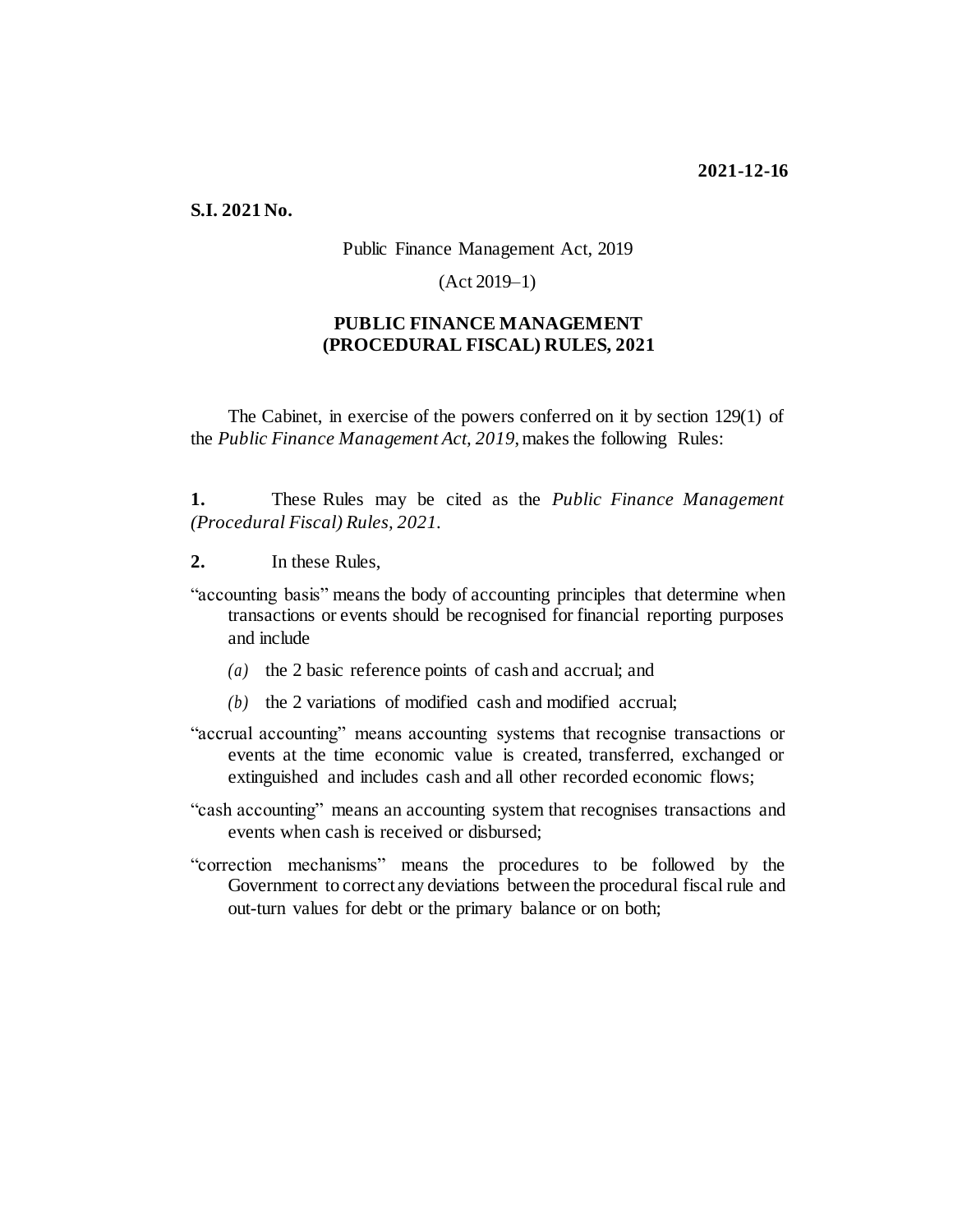- "debt anchor" means a rule that sets targets for the level of debt that the Government seeks to achieve as a percentage of Gross Domestic Product over the medium term and long term;
- "expenditure arrears" means the amounts that are both unpaid and past the due date for payment representing the stock of invoices that have not been paid by the date specified in a contract between a supplier and the Government, within a normal commercial period for similar transactions or as specified in an enactment;
- "fiscal risks" means potential shocks to Government revenues, expenditures, assets and liabilities that may cause fiscal outcomes to depart from expectations or forecasts;
- "key fiscal aggregates" includes the primary balance and other fiscal aggregates;
- "modified accrual accounting" means an accounting basis in which elements of cash accounting are combined with accrual accounting;
- "primary balance" means the overall budget balance of revenue and grants received, less expenditure but does not include interest due and payable;
- "procedural fiscal rule" means a rule that sets the hierarchical medium -term fiscal policy objectives or targets for key fiscal aggregates that commit the Government to report fiscal out-turns against those objectives.

**3.**(1) The Government, in setting measurable fiscal objectives pursuant to section 5(2) of the Act, shall establish a procedural fiscal rule which shall comprise

- *(a)* a debt anchor which would require Government debt to decline to a numerical level by a date to be specified in the Fiscal Framework; and
- *(b)* a primary balance path consistent with the debt anchor.

(2) For the purposes of paragraph (1)*(b)*, the primary balance path refers to the future annual primary balances.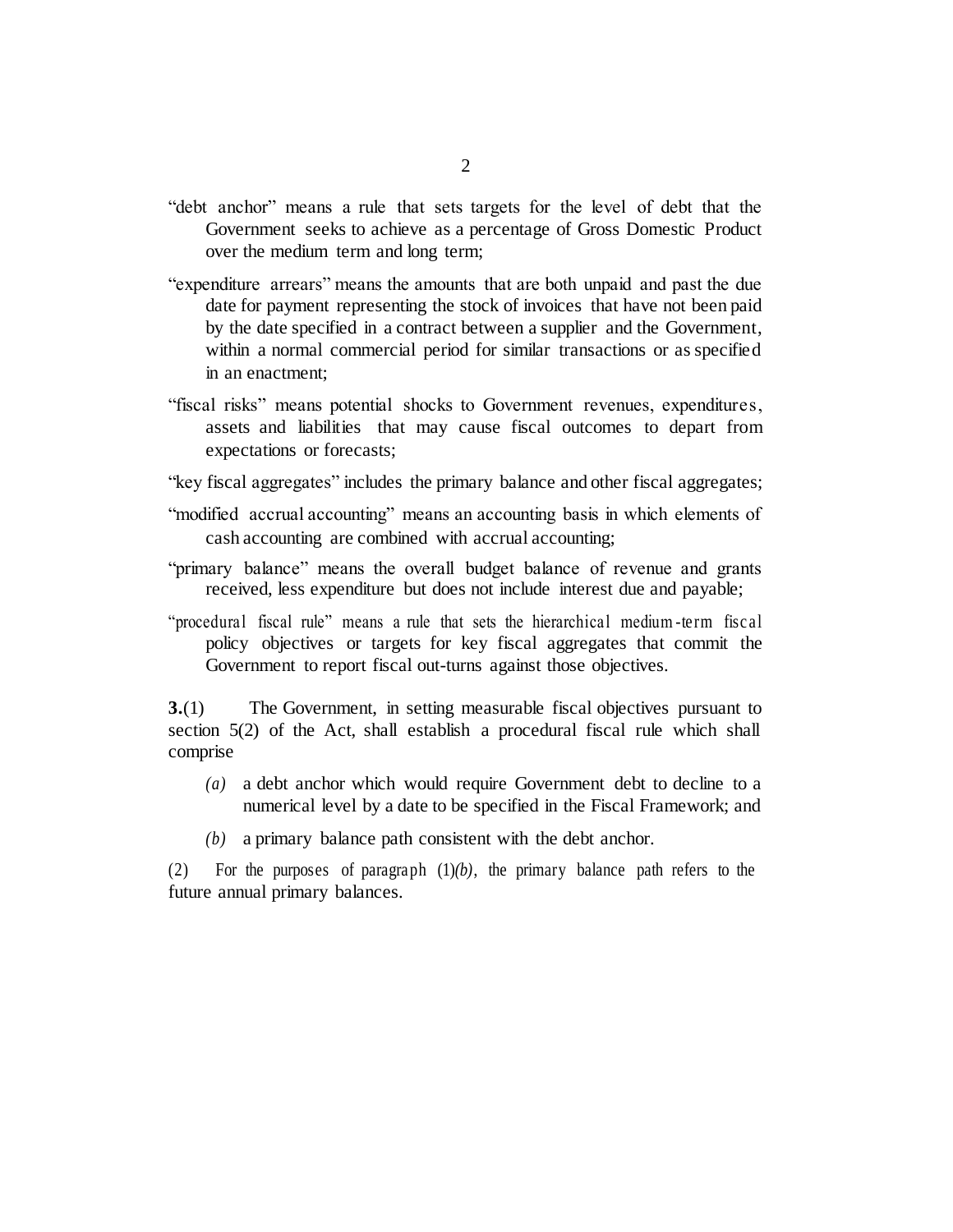(3) The primary balance of the procedural fiscal rule referred to in paragraph (1) shall be expressed as a percentage of the Gross Domestic Product.

(4) Where there is a conflict between the debt anchor and the primary balance of the procedural fiscal rule referred to in paragraph (1), the debt anchor shall take precedence over the primary balance.

**4.**(1) The Ministry responsible for Finance, in measuring the Government debt and the primary balance, shall include Central Government, that is to say, all Ministries and Departments of Government in that measurement.

(2) The Ministry responsible for Finance, in measuring the primary balance, shall use cash accounting.

(3) The Ministry responsible for Finance, in measuring the Government debt shall use modified accrual accounting, that is to say, by adding the expenditure arrears to the cash estimates.

(4) In assessing the fiscal risks of the Government, the Fiscal Framework shall include fiscal risks associated with the following:

- *(a)* State-Owned Enterprises and Commercial State-Owned Enterprises; and
- *(b)* any public private partnership contracts.

(5) The assessment referred to in paragraph (4) shall take into account the performance of the entities referred to in that paragraph for a period of at least 5 years, that is to say,

- *(a)* the current year;
- *(b)* at least the 2 years immediately preceding the current year; and
- *(c)* the 2 years immediately succeeding the current year.

**5.**(1) The Ministry responsible for Finance shall monitor the day-to-day execution of the measurable fiscal objectives referred to in section 5(2) of the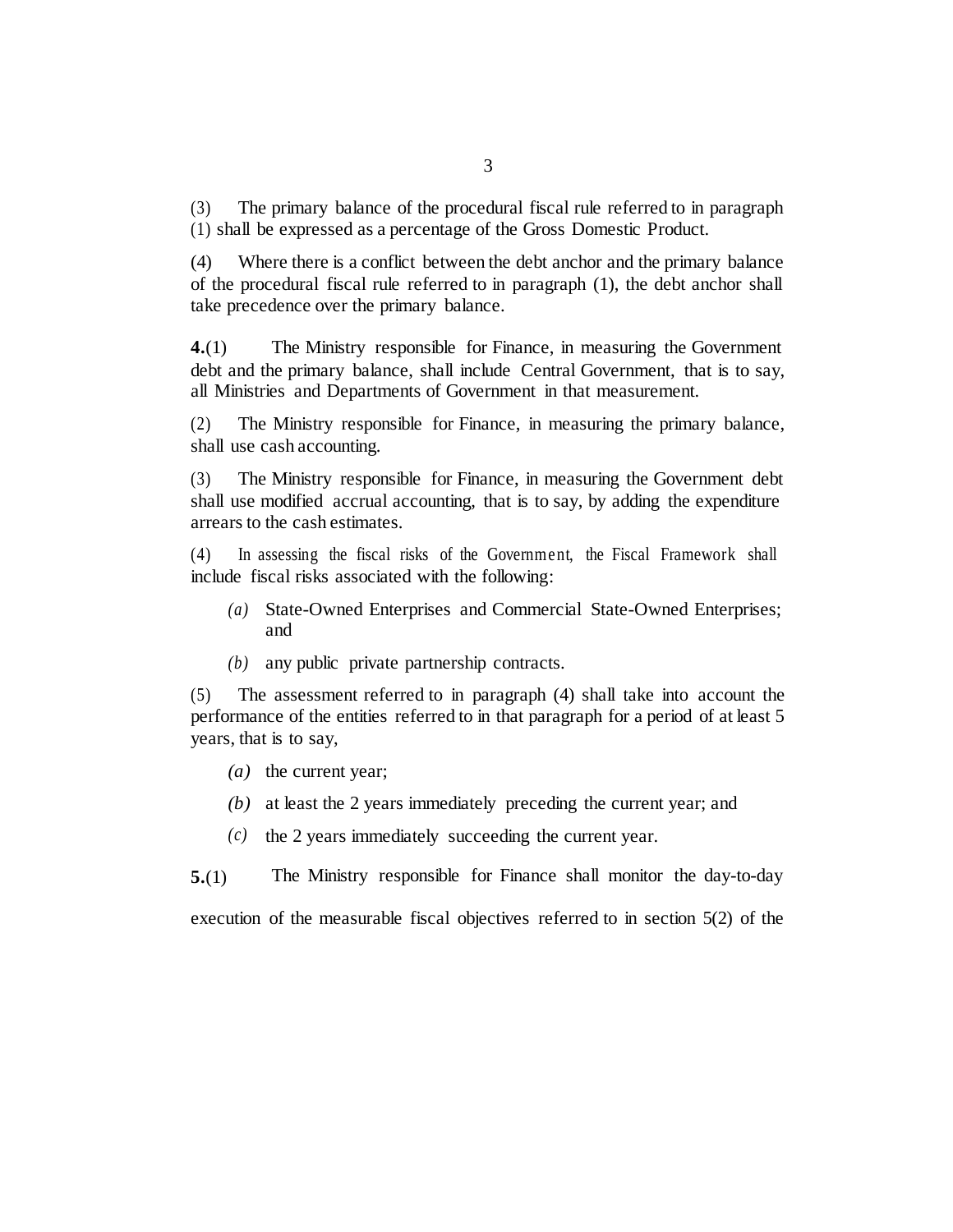Act and shall, in the annual Fiscal Framework and the Mid-Year Review Report, document clearly, compliance with those objectives.

(2) The Ministry responsible for Finance shall invite the Parliamentary Standing Committee on Finance to comment on Government's compliance with its fiscal targets.

(3) The Auditor-General shall review the calculations of debt and the primary balance to ensure that they were performed correctly and in compliance with these Rules.

(4) The comments of the Auditor-General pursuant to his review in paragraph (3) shall be included in the report of his annual audit of the Government's financial statements.

**6.** Where, in any year, the Government deviates from its fiscal objectives, it shall in the next Fiscal Framework set out in detail

- *(a)* the measures it will implement to address the deviation and the expected time to achieve it; or
- *(b)* the reasons whyit will not implement measuresto addressthe deviation in accordance with paragraph 2 *(d)*(ii) of the *Third Schedule* to the Act.
- **7.** These Rules shall come into operation on the 1<sup>st</sup> day of April, 2022.

Made by the Cabinet this 17<sup>th</sup> day of December, 2021.

Secretary to the Cabinet (Ag.)